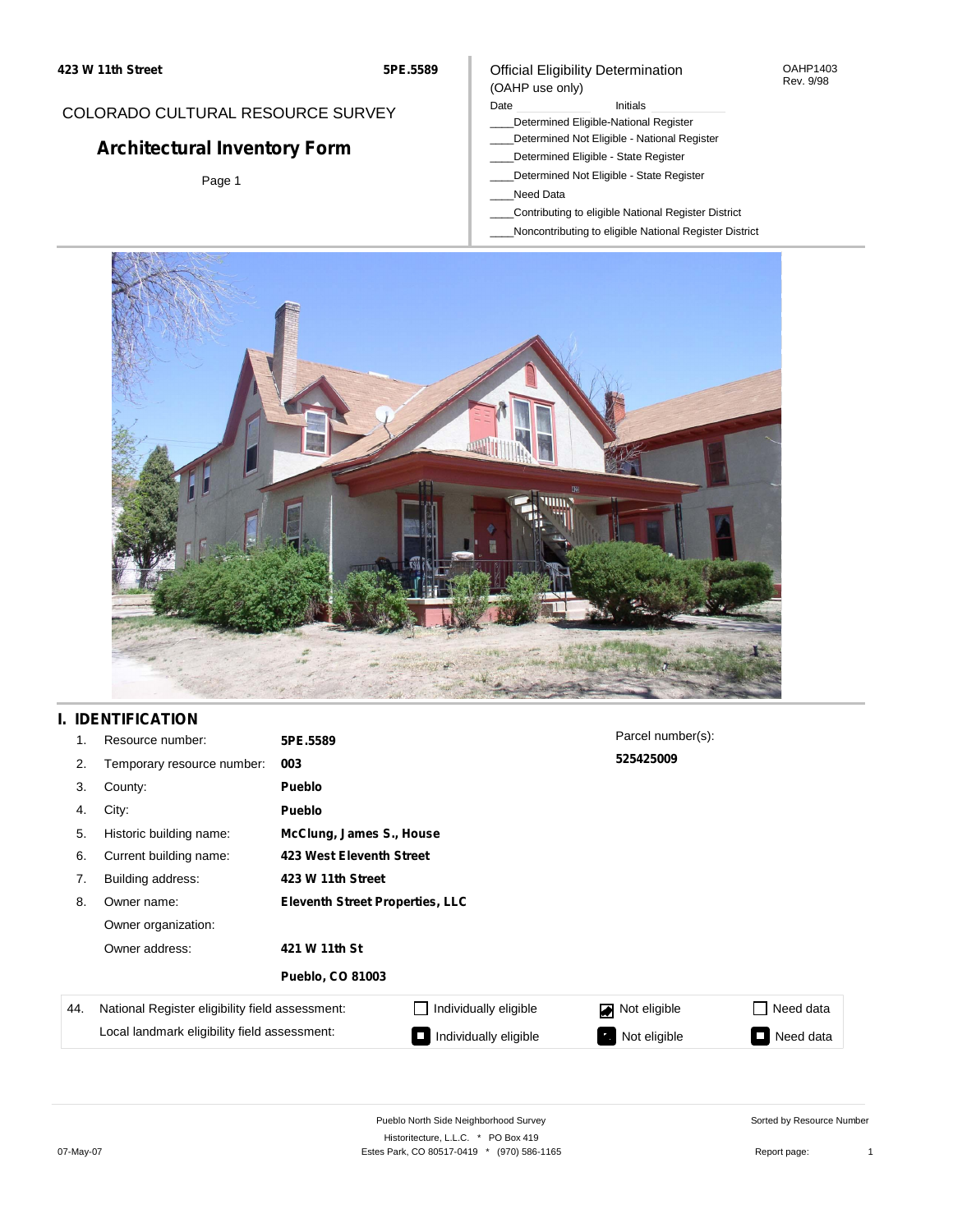Page 2

### **II. GEOGRAPHIC INFORMATION**

| 9.  | P.M.                    |           | 6th             |              | Township:              |                         | <b>20S</b>                  |    |           |           | Range:            | 65W |         |
|-----|-------------------------|-----------|-----------------|--------------|------------------------|-------------------------|-----------------------------|----|-----------|-----------|-------------------|-----|---------|
|     |                         | <b>SE</b> | 1/4             | of <b>SE</b> | 1/4                    | of NW                   | 1/4                         | of | <b>SE</b> | 1/4       | of Section        |     | 25      |
|     | 10. UTM reference zone: |           |                 |              | 13                     |                         |                             |    |           |           |                   |     |         |
|     | Easting:                |           |                 |              | 533898                 |                         |                             |    |           | Northing: |                   |     | 4236440 |
| 11. |                         |           | USGS quad name: |              |                        | <b>Northeast Pueblo</b> |                             |    |           | Scale:    |                   |     | 7.5     |
|     | Year:                   |           |                 |              | 1974)                  |                         | 1961 (Photorevised 1970 and |    |           |           |                   |     |         |
| 12. | $Lot(s)$ :              |           |                 |              | Lot 9; Block 27        |                         |                             |    |           |           |                   |     |         |
|     | Addition:               |           |                 |              | <b>County Addition</b> |                         |                             |    |           |           | Year of addition: |     | 1869    |

13. Boundary description and justification:

The boundary, as described above, contains but does not exceed the land historically associated with this property.

П Metes and bounds exist:

### **III. ARCHITECTURAL DESCRIPTION**

| 14. | Building plan (footprint, shape):    | <b>Irregular Plan</b>                |                       |
|-----|--------------------------------------|--------------------------------------|-----------------------|
|     | Other building plan descriptions:    |                                      |                       |
| 15. | Dimensions in feet (length x width): | 1,482                                |                       |
| 16. | Number of stories:                   | 11/2                                 |                       |
| 17. | Primary external wall material(s):   | <b>Stucco</b>                        | Other wall materials: |
|     |                                      |                                      |                       |
| 18. | Roof configuration:                  | <b>Gabled Roof/Cross Gabled Roof</b> |                       |
|     | Other roof configurations:           |                                      |                       |
| 19. | Primary external roof material:      | <b>Asphalt Roof/Composition Roof</b> |                       |
|     | Other roof materials:                |                                      |                       |
| 20. | Special features:                    | Fence                                |                       |
|     |                                      | <b>Roof Treatment/Dormer</b>         |                       |
|     |                                      | Chimney                              |                       |
|     |                                      | Porch                                |                       |

21. General architectural description:

Oriented to the south, this dwelling rests on a combination of stone, concrete, and concrete-block foundations, largely covered in tan-painted stucco. Tan-painted stucco also clads the exterior walls. Windows are generally 1-over-1-light, double-hung **sash, with salmon-painted wood frames; white, aluminum-frame storm windows; and broad, salmon-painted surrounds with** protruding cornices. A 1-beside-1-light, sliding-sash window, with an aluminum frame, opens on the north end of the east elevation's first story. A wall dormer emerges behind the asymmetrical, front-gable structure extending across the front (south) façade. A hipped-roof porch spans the entire front (south) façade. It features a concrete floor and black-painted, wrought-iron railings and supports. It provides access to a salmon-painted, wood slab door, with a single, diamond-shaped light, opening west of center in the façade. A steel staircase ascends from the east end of the porch, through the porch roof, to a slab door on the west end of the front (south) façade's second story. Salmon-painted, wood slab doors also open on the east end of the rear (north) elevation and in the rear (north) elevation of a side-gabled structure connecting this house to the dwelling immediately east at 421 West 11th Street. Brown asphalt shingles cover the cross-gabled roof, and salmon-painted wood fascia and soffit **box the eaves. Chimneys protrude from near the southwest and northeast corners of the house.**

22. Architectural style:

**No Style**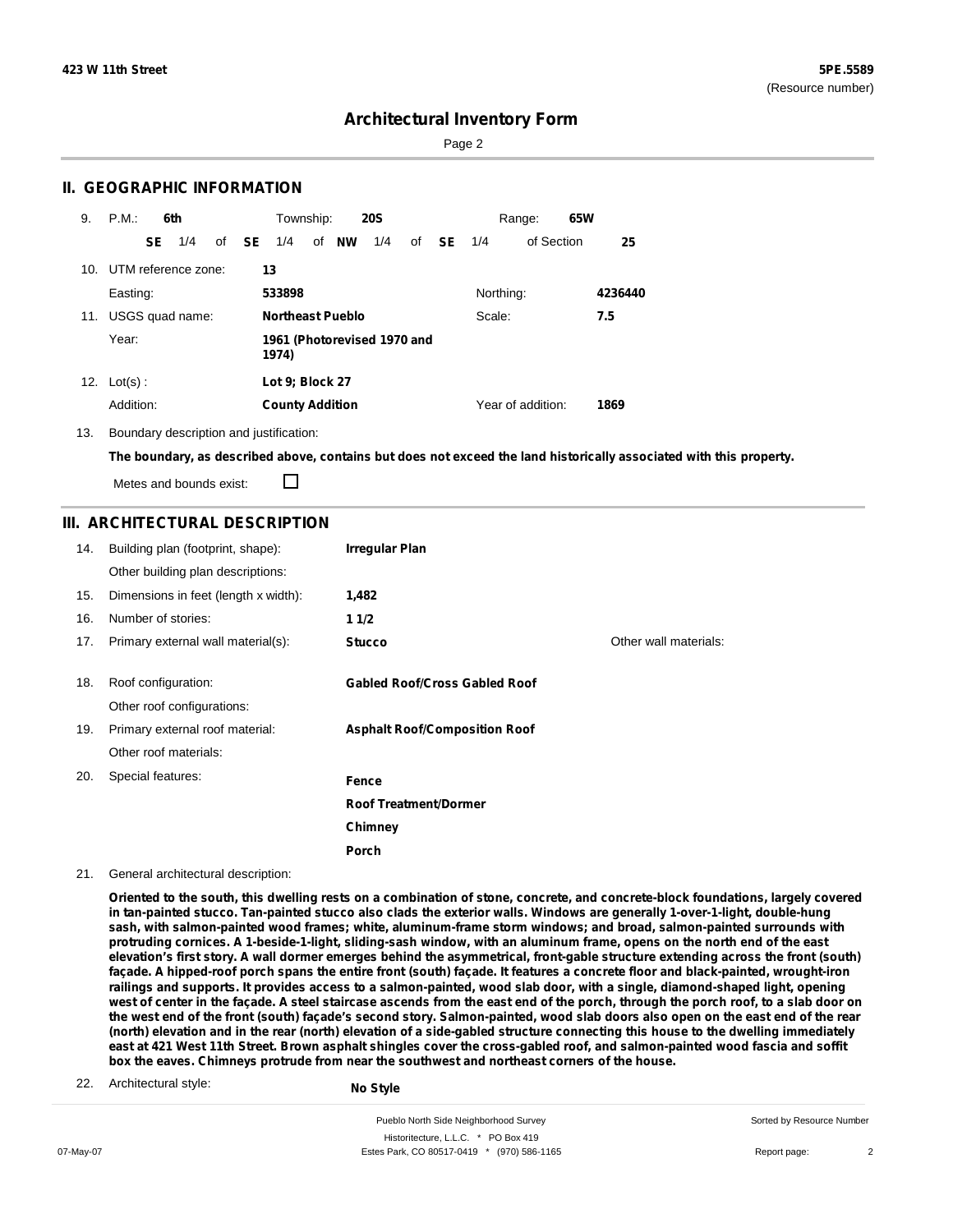Page 3

Other architectural styles:

Building type:

23. Landscape or special setting features:

This property is located on terrain gently sloping downward from north to south, with an elevation of around 4,700 feet above mean sea level. The neighborhood features modest, one- and two-story houses. A grass strip, generally planted with large cottonwood or elm trees, separates the sidewalk from the street. This property is located on the northeast corner of West 11th Street and Greenwood Street. A chain-link fence surrounds most of the backyard. A single-car, concrete parking area is located adjacent to the house's northwest corner, approached from Greenwood Street. A larger, crushed-gravel parking area is located behind (north of) the house, accessed from the alley. A planted grass yard, with mature landscaping, surrounds the dwelling.

24. Associated buildings, features or objects: **No associated buildings identified.**

### **IV. ARCHITECTURAL HISTORY**

| 25. | Date of Construction:  | Estimate:        | 1885                             | Actual:                                                                                                                                                 |
|-----|------------------------|------------------|----------------------------------|---------------------------------------------------------------------------------------------------------------------------------------------------------|
|     | Source of Information: |                  |                                  | Sanborn Fire Insurance Maps (for Pueblo, Colorado). New York: Sanborn Map and<br>Publishing Co., 1883, 1886, 1889, 1893, 1904-05, 1904-51, and 1904-52. |
| 26. | Architect:             | n/a              |                                  |                                                                                                                                                         |
|     | Source of information: |                  |                                  |                                                                                                                                                         |
| 27. | Builder:               | unknown          |                                  |                                                                                                                                                         |
|     | Source of information: |                  |                                  |                                                                                                                                                         |
| 28. | Original Owner:        | James S. McClung |                                  |                                                                                                                                                         |
|     | Source of information: |                  | Co, consulted 1886 through 2003. | Pueblo City Directory. Pueblo, Co.; Salt Lake City; Kansas City, Mo.; and others: R.L. Polk &                                                           |

#### 29. Construction history:

According to Pueblo County Tax Assessor records, this house was constructed in 1900. However listings for this address appear in city directories as early as 1890, and the house is depicted in an 1889 Sanborn fire insurance map, suggesting a circa 1885 date of construction. The house originally featured a large porch wrapping around the front-gabled portion of the house, which protruded from the east end of the front (south) façade. The house retained much of its original form through the 1950s. However, when the building became a convent in the 1960s, Sacred Heart Parish made considerable modifications, particularly the extension of the front-gable bay westward, creating the asymmetrical gable seen today. A small garage was located on the northwest corner of the property, but it was razed sometime after 1952. In 1990s, owners constructed a single-story kitchen **joining this house to dwelling to the south, 421 West 12th Street (5PE.513.22).**

30. Location: **original** Date of move(s):

### **V. HISTORICAL ASSOCIATIONS**

| 31. | Original use(s):     | <b>Single Dwelling</b>             |
|-----|----------------------|------------------------------------|
| 32. | Intermediate use(s): | <b>Religious-related Residence</b> |

- 33. Current use(s): **Multiple Dwelling**
- **residence, convent, apartments** Site type(s): 34.
- 35. Historical background:

This house appears to have been constructed around 1885 for James S. McClung, superintendent of Pueblo's public schools. Residing here with the owner were Herbert J. McClung, a cashier for First National Bank; Frederick A. McClung, a clerk for the **Standard Fire Brick Company; and Reka Hirch, a domestic servant at the house.**

By 1914, this house was home to O.G. Smith, a prominent real estate broker and Pueblo County Commissioner. He was an active member of numerous fraternal organizations in the city and attended Holy Trinity Episcopal Church. Lauded as "one of Pueblo's most prominent business men," Smith resided here until his death in 1929. During his funeral, which was held in this house, all county offices were closed and flags flown at half-staff. Hanna G. Smith continued to reside here until around 1955.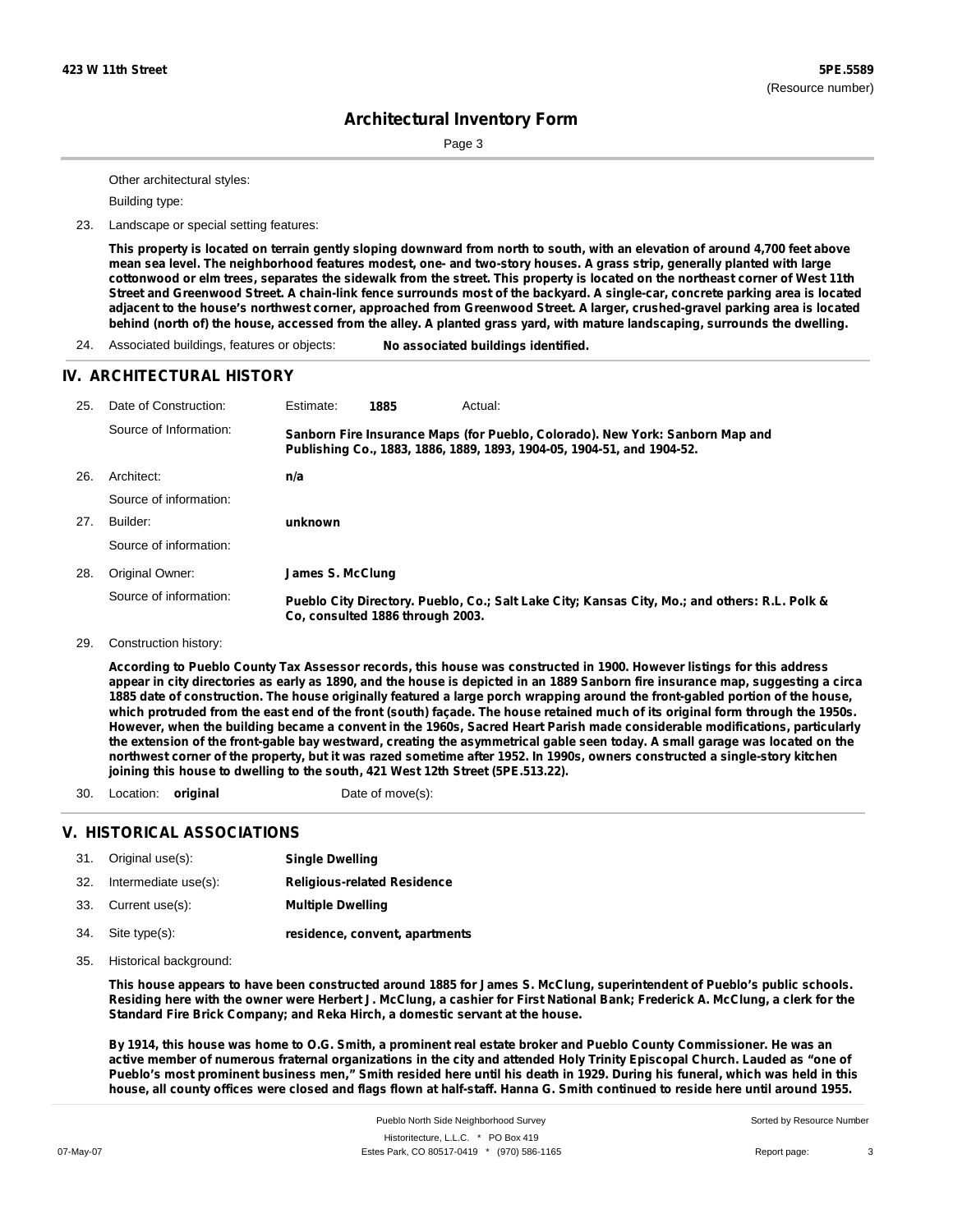Page 4

By 1960, Earl D. and Georgia A. Rowland owned this property. They sold it in 1966 to Joseph C. Willging, bishop of the Roman Catholic Diocese of Pueblo. The dwelling then became a convent housing nuns teaching at Sacred Heart Cathedral's parochial school. By the mid 1970s, Raymond L. and Cheryl Vanderberg owned the property, selling it in 1978 to Donald J. and Connie M. Espinosa. The Espinosas sold it to Jack C. Malone in 1993. In 1997, Malone sold the property to Kevin C. and Asia J. Wells. Eleventh Street Properties, the current owner, purchased the property in 2004. It leases this house and the connected building **at 421 West Eleventh Street to an organization operating a group/transitional home for men and women.**

36. Sources of information:

**Pueblo County Office of Tax Assessor. Property information card [internet].**

- **"Obsequies Held for O.G. Smith, Former Commissioner Here." Pueblo Chieftain 21 June 1929, p. 10.**
- **"Hornberger Funeral Serivces on Friday." Pueblo Chieftain, 16 June 1927, p. 3.**

**"Ben W. Laird" [obituary]. Pueblo Chieftain, 11 October 1929, p. 7.**

**"Laird (Jessie M.)" [obituary]. Pueblo Chieftain, 9 August 1945, p. 7.**

**"Simpson (Manville D.)" [obituary]. Pueblo Chieftain, 30 November 1964, p. 8B.**

**"Malvia T. Thomason" [obituary]. Pueblo Chieftain, 26 March 1987, p. 7D.**

**"William W. Small" [obituary]. Pueblo Chieftain, 19 July 1984, p. 7D.**

**"Spencer (Albert K.)" [obituary]. Pueblo Chieftain, 27 October 1970, p. 12B.**

**"Stanwood (Dr. Harry D." [obituary]. Pueblo Chieftain, 20 May 1971, p. 11B.**

**"Charles M. Barnett" [obituary]. Pueblo Chieftain, 15 August 1977, p. 6B.**

**"Crosby (Leo A.)" [obituary]. Pueblo Chieftain, 13 April 1952, p. 7.**

**"Edgar Burke Wicks" [obituary]. Pueblo Chieftain, 26 January 1930, p. 9.**

**"Thurston (Clifford G.)" [obituary]. Pueblo Chieftain, 8 July 1970, p. 9B.**

**"Scott, Edward M." [obituary]. Pueblo Chieftain, 26 October 1940, p. 9.**

**"Scott (Mary W.)" [obituary]. Pueblo Chieftain, 29 October 1958, p. 7.**

**"James Longinotti Funeral to Occur Here on Monday." Pueblo Chieftain, 26 February 1933, p. 6.**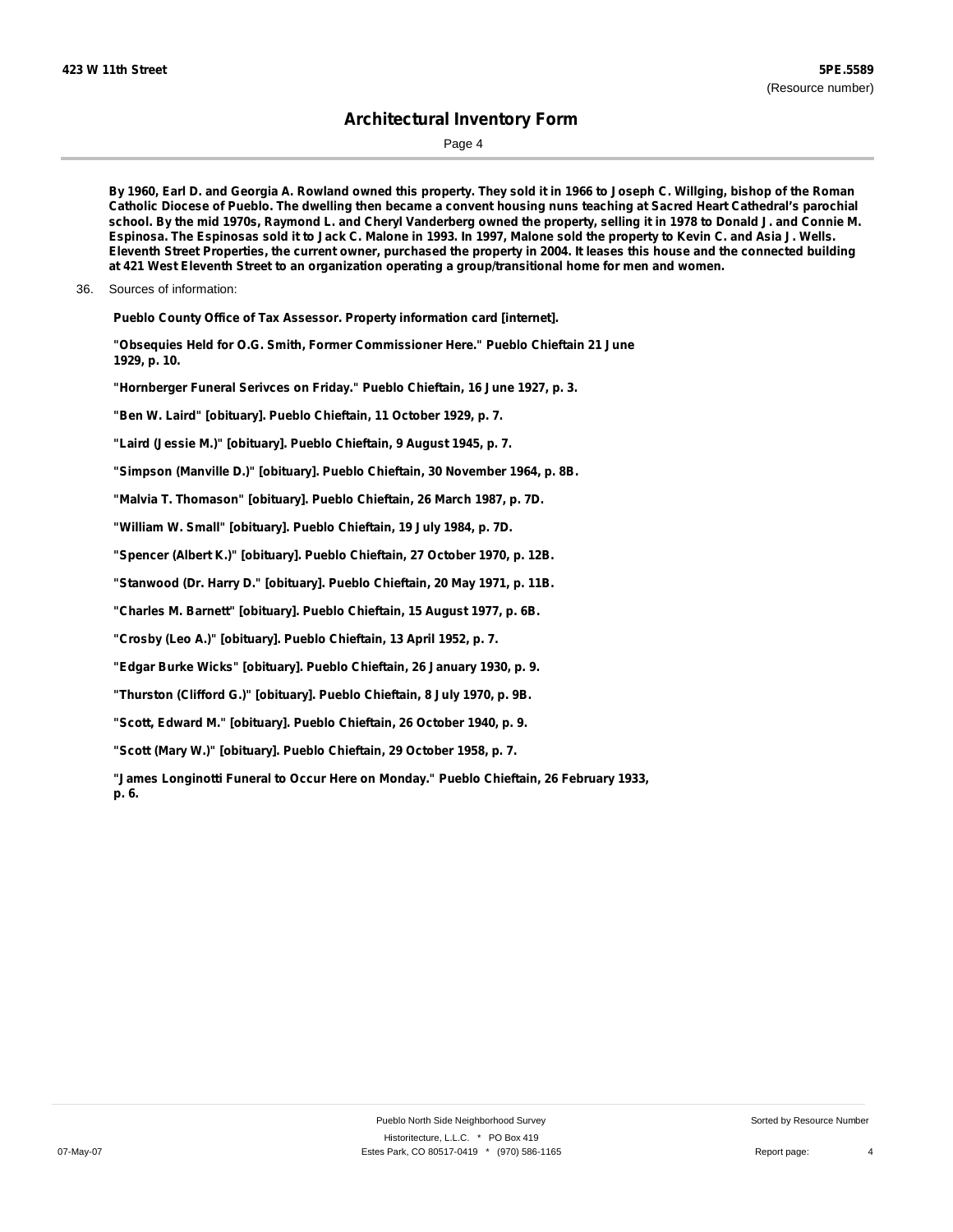Page 5

|     | <b>VI. SIGNIFICANCE</b>                                                                                                                                                           |
|-----|-----------------------------------------------------------------------------------------------------------------------------------------------------------------------------------|
| 37. | Local landmark designation:<br>Yes $\Box$<br>No.<br>HE 1                                                                                                                          |
|     | Designation authority:                                                                                                                                                            |
|     | Date of designation:                                                                                                                                                              |
| 38. | Applicable National Register criteria:                                                                                                                                            |
|     |                                                                                                                                                                                   |
|     | A. Associated with events that have made a significant contribution to the broad pattern of our history.<br>П<br>B. Associated with the lives of persons significant in our past. |
|     | C. Embodies the distinctive characteristics of a type, period, or method of construction, or represents the work<br>П                                                             |
|     | of a master, or that possess high artistic values, or represents a significant and distinguished entity whose<br>components may lack individual distinction.                      |
|     | D. Has yielded, or may be likely to yield, information important in history or prehistory.                                                                                        |
|     | Qualifies under Criteria Considerations A through G (see manual).<br>$\Box$                                                                                                       |
|     | Does not meet any of the above National Register criteria.<br>◚                                                                                                                   |
|     | <b>Pueblo Standards for Designation:</b>                                                                                                                                          |
|     | 1a. History                                                                                                                                                                       |
|     | Have direct association with the historical development of the city, state, or nation; or<br>$\mathbf{r}_1$                                                                       |
|     | 1b. History                                                                                                                                                                       |
|     | Be the site of a significant historic event; or<br>$\overline{\phantom{a}}$                                                                                                       |
|     | 1c. History                                                                                                                                                                       |
|     | Have direct and substantial association with a person or group of persons who had influence on society.<br>$\overline{\phantom{a}}$                                               |
|     | <u>2a. Architecture</u>                                                                                                                                                           |
|     | Embody distinguishing characteristics of an architectural style or type; or<br>о                                                                                                  |
|     | 2b. Architecture                                                                                                                                                                  |
|     | Be a significant example of the work of a recognized architect or master builder, or<br>$\Box$                                                                                    |
|     | 2c. Architecture<br>Contain elements of architectural design, engineering, materials, craftsmanship, or artistic merit which represent a                                          |
|     | $\Box$<br>significant or influential innovation;                                                                                                                                  |
|     | 2d. Architecture<br>Portray the environment of a group of people or physical development of an area of the city in an era of history                                              |
|     | $\Box$<br>characterized by a distinctive architectural style.                                                                                                                     |
|     | 3a. Geography                                                                                                                                                                     |
|     | Have a prominent location or be an established, familiar, and orienting visual feature of the contemporary city, or                                                               |
|     | 3b. Geography                                                                                                                                                                     |
|     | Promote understanding and appreciation of Pueblo's environment by means of distinctive physical characteristics<br>$\Box$<br>or rarity; or                                        |
|     | 3c. Geography                                                                                                                                                                     |
|     | Make a special contribution to Pueblo's distinctive character.<br>$\overline{\phantom{a}}$                                                                                        |
|     | Not Applicable                                                                                                                                                                    |
|     | Does not meet any of the above Pueblo landmark criteria.<br>$\Box$                                                                                                                |
| 39. | Area(s) of Significance:<br><b>Not Applicable</b>                                                                                                                                 |
| 40. | Period of Significance:<br>n/a                                                                                                                                                    |
| 41. | National:<br>Level of significance:<br>State<br>Local<br>$\overline{\phantom{a}}$                                                                                                 |

Pueblo North Side Neighborhood Survey Historitecture, L.L.C. \* PO Box 419 07-May-07 Estes Park, CO 80517-0419 \* (970) 586-1165 Report page: 5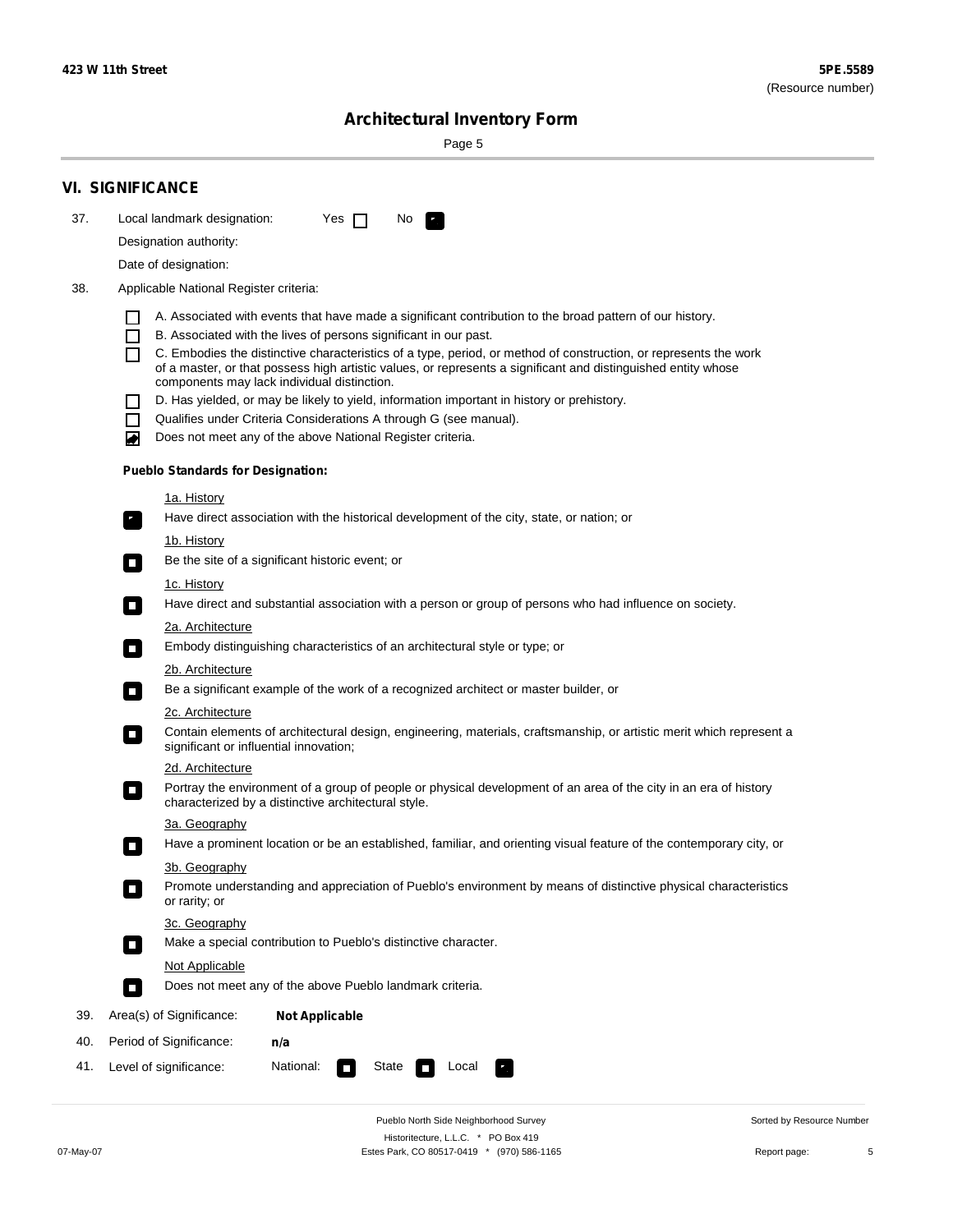Page 6

#### 42. Statement of significance:

Constructed around 1885, this dwelling at 423 West 11th Street is historically significant under Pueblo Local Landmark Criterion 1A for its association with the initial stage of the development of Pueblo's North Side Neighborhood. It was one of the earliest houses constructed here. However, the levels of architectural and historical significance, combined with physical integrity, are not to the extent that this property would qualify for individual listing in the National Register of Historic Places, the Colorado State Register of Historic Properties, or as a City of Pueblo landmark. Morever, structural modifications have significantly altered the original form and style of this house; it should not be considered a contributing resource within any **potential historic district.**

43. Assessment of historic physical integrity related to significance:

This property exhibits a low level of physical integrity relative to the seven aspects of integrity as defined by the National Park **Service and the Colorado Historical Society: location, setting, design, materials, workmanship, feeling, and association.** Additions and alterations made since the 1960s have greatly changed the front (south) façade, eliminating the design and **feeling the house had maintained throughout the period of significance.**

### **VII. NATIONAL REGISTER ELIGIBILITY ASSESSMENT**

| 44. |  |  |  |  | National Register eligibility field assessment: |
|-----|--|--|--|--|-------------------------------------------------|
|-----|--|--|--|--|-------------------------------------------------|

Local landmark eligibility field assessment:

45. Is there National Register district potential? Yes

**Pueblo's North Side Neighborhood represents the evolution of the city's professional middle and upper classes. Its diversity of architectural styles and forms directly represents the city's changing economic and cultural climates. As well, the neighborhood is distinctive because it appears to have evolved independently of the area's dominant industry, steel manufacturing.** Discuss:

No

П

 $\blacksquare$ 

Yes Yes

n

No **Ex** 

**Individually eligible Not eligible** Not eligible **Need data Individually eligible Not eligible Not eligible Need data** 

 $\blacksquare$  No  $\blacksquare$  N/A  $\blacksquare$ 

 $N/A$   $\blacksquare$ 

If there is National Register district potential, is this building contributing:

If the building is in existing National Register district, is it contributing: 46.

### **VIII. RECORDING INFORMATION**

| 47. | Photograph numbers): | <b>CD-ROM Photo Disc: North Side Photos</b><br>File Name(s): 11thstw423                                                       |
|-----|----------------------|-------------------------------------------------------------------------------------------------------------------------------|
|     | Negatives filed at:  | <b>Special Collections</b><br><b>Robert Hoag Rawlings Public Library</b><br>100 East Abriendo Avenue<br>Pueblo, CO 81004-4290 |
| 48. | Report title:        | <b>Pueblo North Side Neighborhood Survey</b>                                                                                  |
| 49. | $Date(s)$ :          | 04/19/05                                                                                                                      |
| 50. | Recorder(s):         | <b>Adam Thomas</b>                                                                                                            |
| 51. | Organization:        | Historitecture, L.L.C.                                                                                                        |
| 52. | Address:             | <b>PO Box 419</b>                                                                                                             |
|     |                      | Estes Park, CO 80517-0419                                                                                                     |
| 53. | Phone number(s):     | (970) 586-1165                                                                                                                |
|     |                      |                                                                                                                               |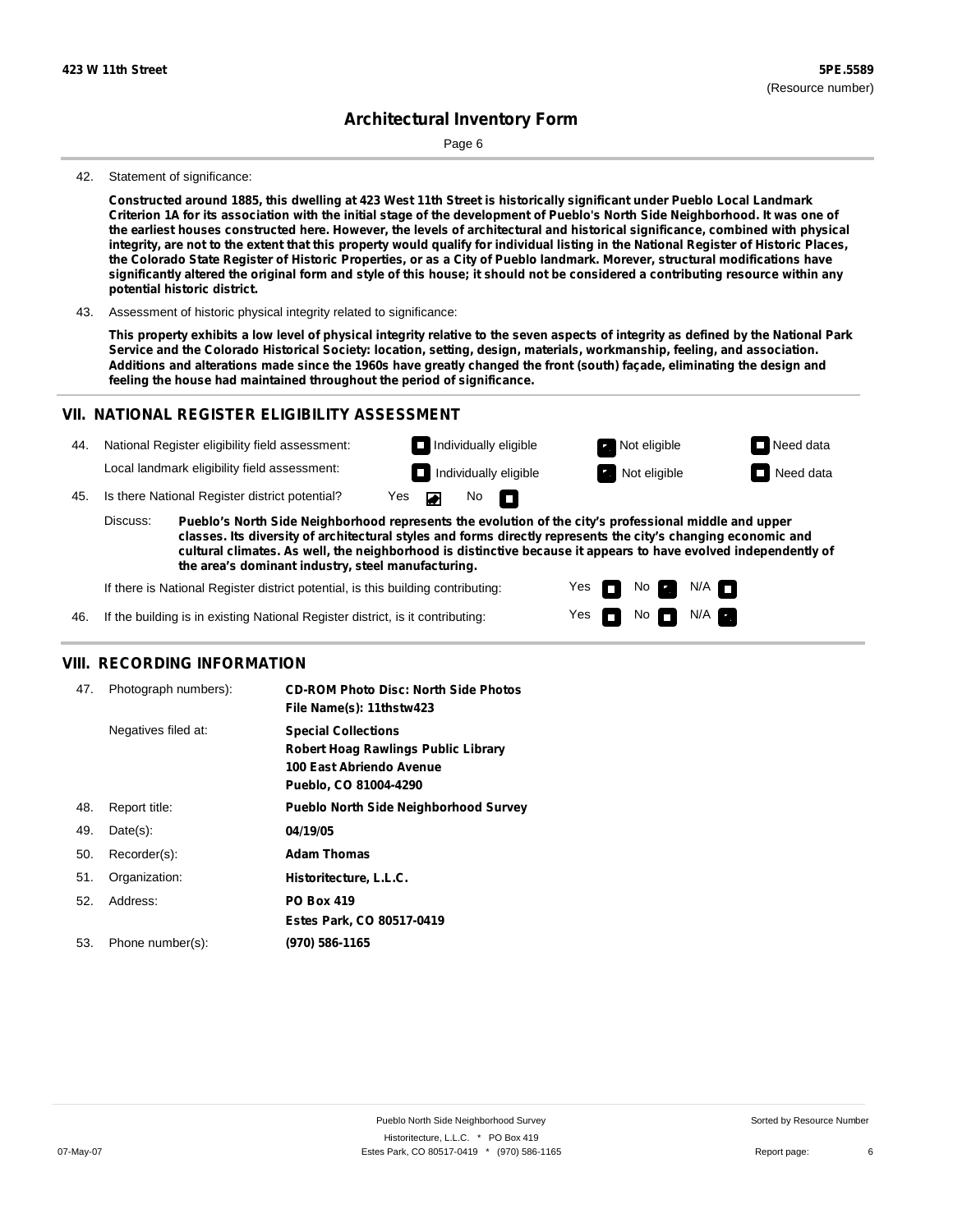Page 7